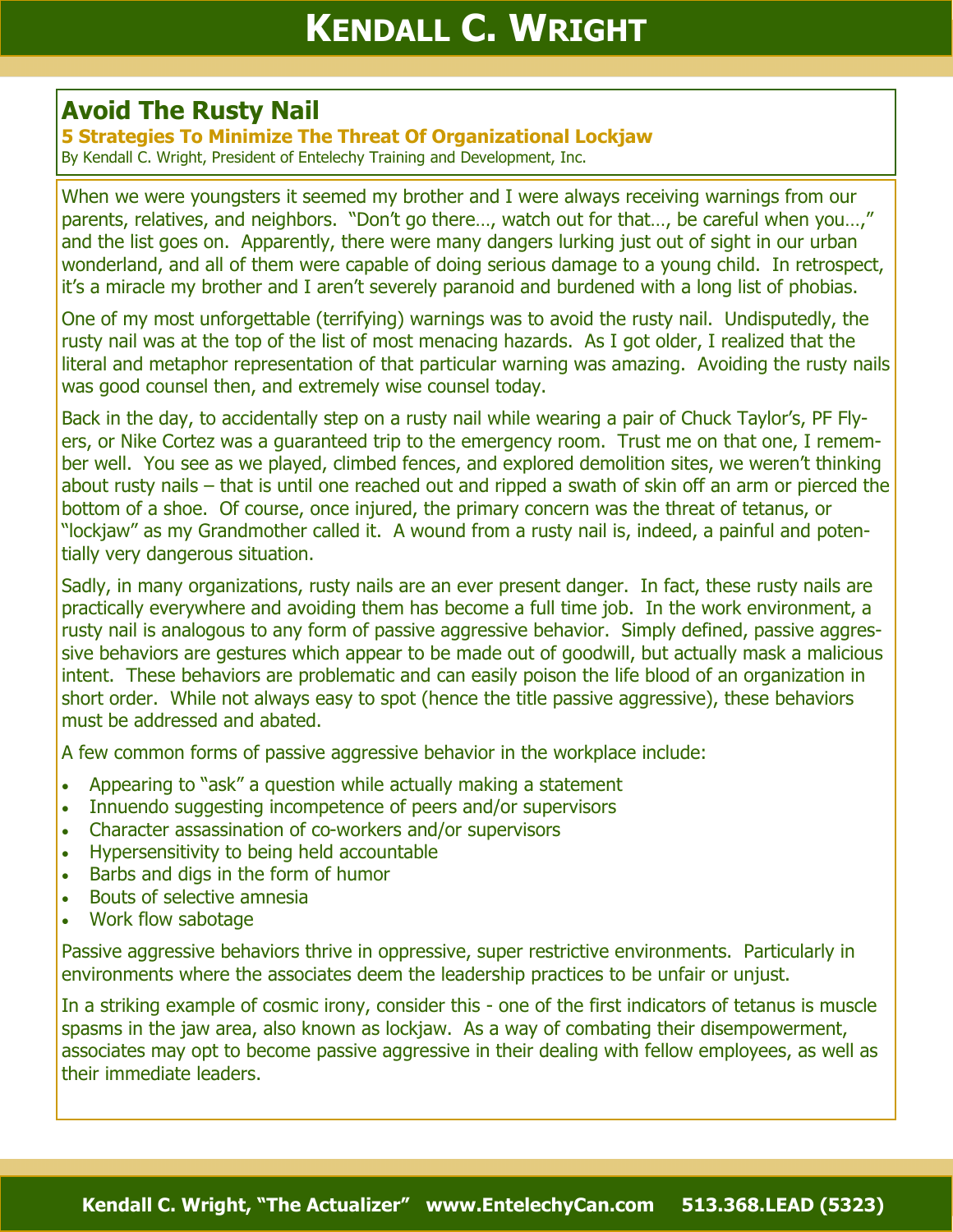Here are 5 strategies to minimize passive aggressive behaviors within your sphere of influence:

**Establish Respect As Your Protocol.** The best preventative measure against passive aggressive behavior in the workplace to treat others with respect. When people feel respected, they also feel they can voice their concerns in an open and honest dialogue. Make no mistake, disrespectful leadership practices fuel passive aggressive behaviors.

**Exterminate Misconceptions.** Clear up any and all misconception regarding where you stand on this issue. There can be no question about whether you tolerant passive aggressive behaviors within your team dynamic. State your position and expectation, and lead accordingly. Directly addressing the inappropriate behaviors is a key requirement in eradicating the problem of passive aggression.

**Elaborate On The "Why's."** Sharing the logic of how decisions are made (as detailed as permissible), helps to build trust and respect. Even if your direct reports disagree, they can't say they weren't informed. Transparency is a powerful tool in preventing and combating passive aggressive behaviors in the workplace.

**Equip Everyone.** Give your direct reports the tools to explore and express their feelings in constructive and productive ways. Learning about emotional intelligence and how to conduct an accountability conversation will empower employees (and leaders) to address their concerns in a positive and professional manner. When your associates have the right tools they are less inclined to pursue passive aggressive solutions.

**Embrace the New Culture.** As you see progress, recognize and reward those making strides toward the new norm. The old adage of rewarding what you want repeated is certainly apropos to this challenge. The culture changes as individuals within the culture change. Replace **p**assive **a**ggression with **p**roactivity and **a**ccountability.

The implementation of these five strategies will position you and your direct reports to have a much more honest and open work environment. Just as it's hard to focus on anything else once you step on a rusty nail, it is equally as hard to stay focused on the tasks at hand if you must contend with the distraction of passive aggressive behavior.

Make it a priority, today, to remove the rusty nails and the threat of lockjaw from your team dynamic. In the process, you might also see a significant improvement in proficiency, productivity, and profitability.

**Leadership Lesson:** Can you recall warnings from our childhood to watch out for rusty nails? Inadvertently stepping on an old rusty nail was a serious matter, often resulting in "lockjaw" if untreated. The same is true when it comes to addressing passive aggressive behaviors in the workplace. It is a serious matter, with potential negative consequences if unaddressed. These behaviors aren't innocent nor are they unintentional. Passive aggressive behaviors are gestures which appear to be made out of goodwill, but actually mask a malicious intent. These behaviors are problematic and can poison the life blood of an organization.